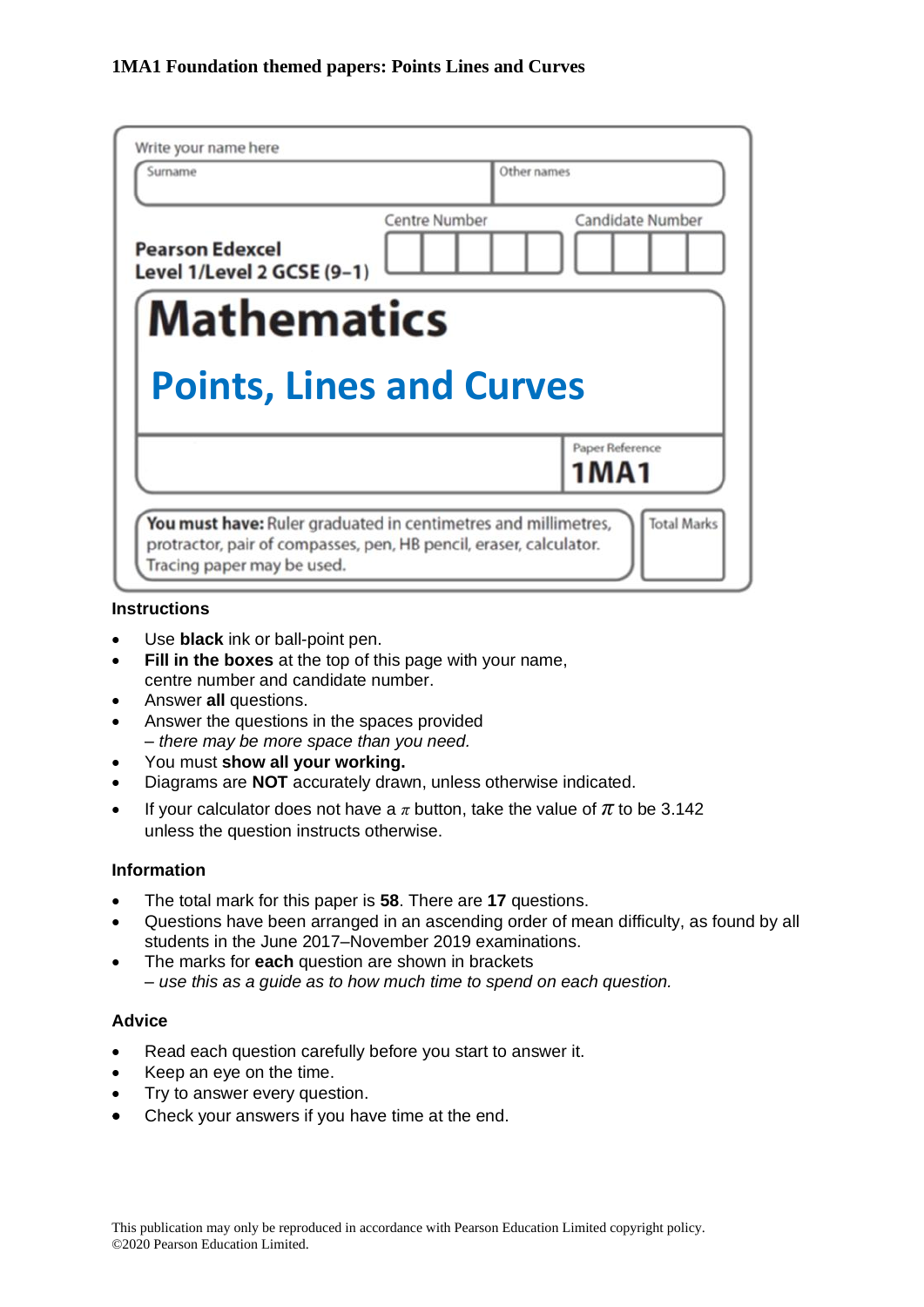# **1** (*a*) Complete the table of values for  $y = 4x - 6$

| $\mathcal{X}$ | $-1$ $-1$ | $\sim$ 1                 | 2 |  |
|---------------|-----------|--------------------------|---|--|
|               |           | $\overline{\phantom{0}}$ |   |  |

**(2)**

**(2)**

(*b*) On the grid, draw the graph of *y* = 4*x* – 6 for values of *x* from –1 to 4

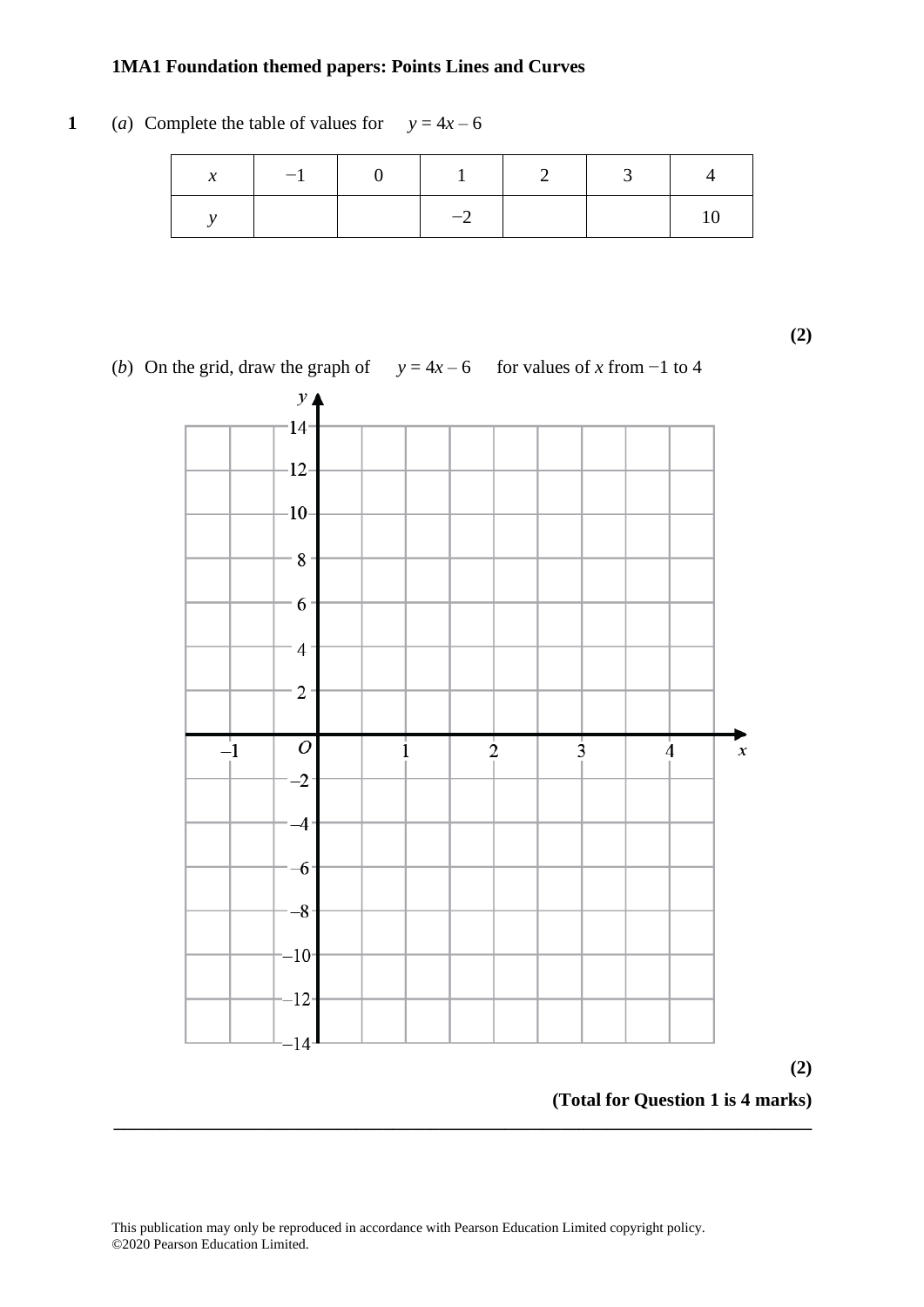



**\_\_\_\_\_\_\_\_\_\_\_\_\_\_\_\_\_\_\_\_\_\_\_\_\_\_\_\_\_\_\_\_\_\_\_\_\_\_\_\_\_\_\_\_\_\_\_\_\_\_\_\_\_\_\_\_\_\_\_\_\_\_\_\_\_\_\_\_\_\_\_\_\_\_\_**

(*a*) Plot the point with coordinates (3, 2) Label this point *A*.

**(1)**

(*b*) Write down the coordinates of the midpoint of *BC*.

| (1) |  |
|-----|--|

**(Total for Question 2 is 2 marks)**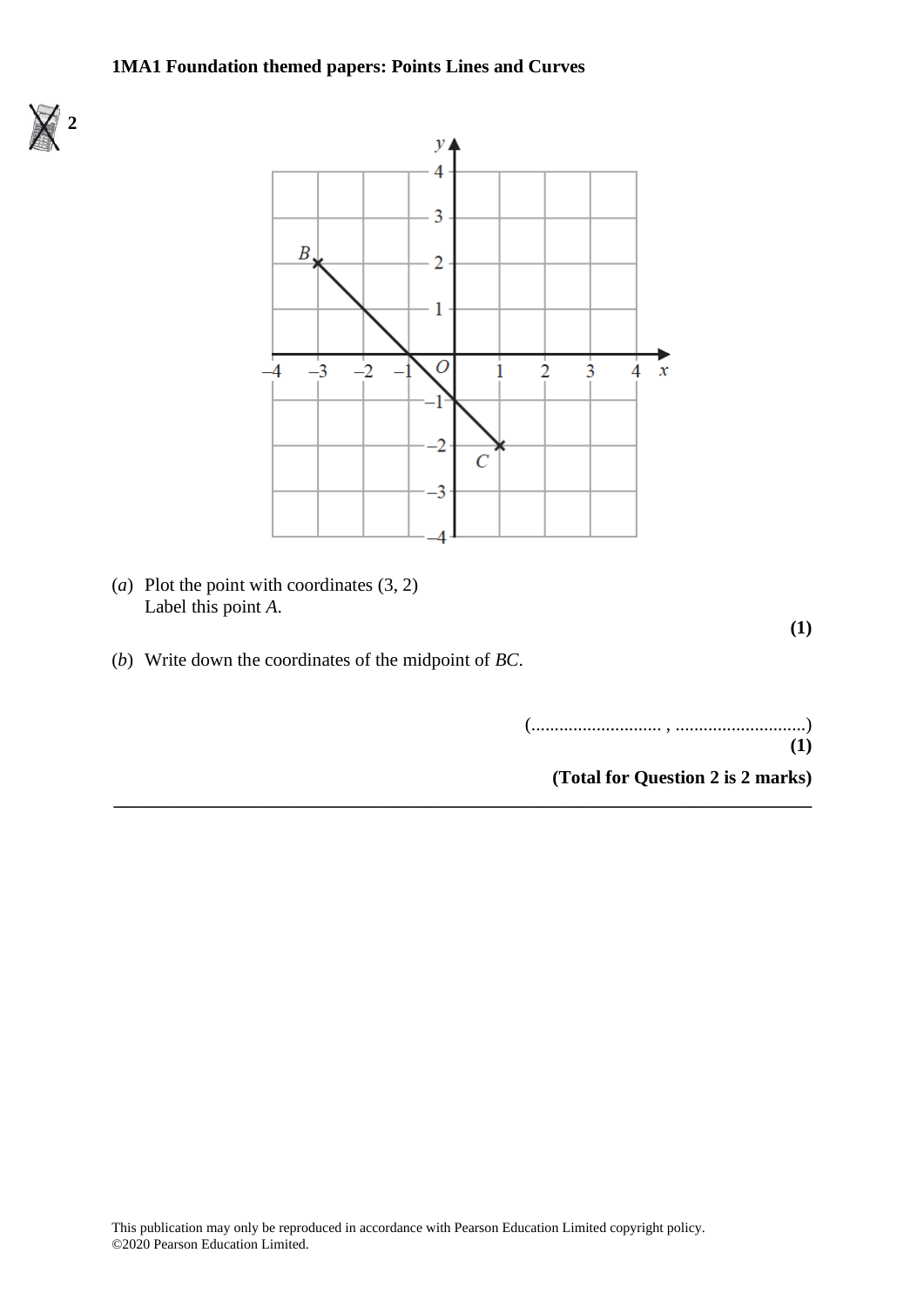**3** On the grid below, draw the graph of  $y = 2x - 3$  for values of *x* from –2 to 4



**(Total for Question 3 is 3 marks)**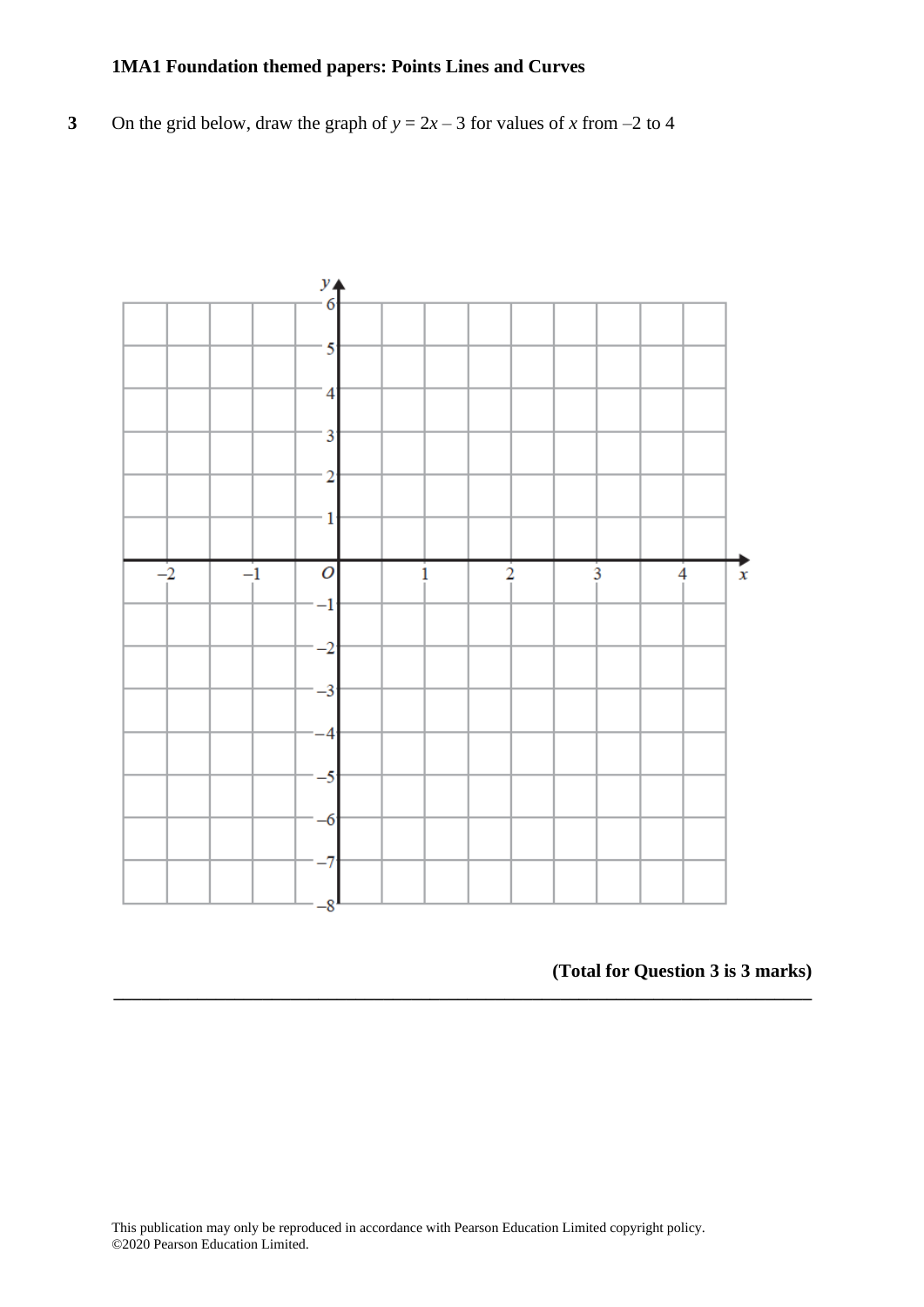



Match each equation in the table to the correct graph. Match each equation in the table to the correct graph. Write the letter of the graph in the table. Write the letter of the graph in the table.

| <b>Equation</b> | Graph |
|-----------------|-------|
| $y = 2$         |       |
| $y = x$         |       |
| $x + y = 2$     |       |

**\_\_\_\_\_\_\_\_\_\_\_\_\_\_\_\_\_\_\_\_\_\_\_\_\_\_\_\_\_\_\_\_\_\_\_\_\_\_\_\_\_\_\_\_\_\_\_\_\_\_\_\_\_\_\_\_\_\_\_\_\_\_\_\_\_\_\_\_\_\_\_\_\_\_\_**

(**Total for Question 4 is 2 marks**) **(Total for Question 13 is 2 marks)**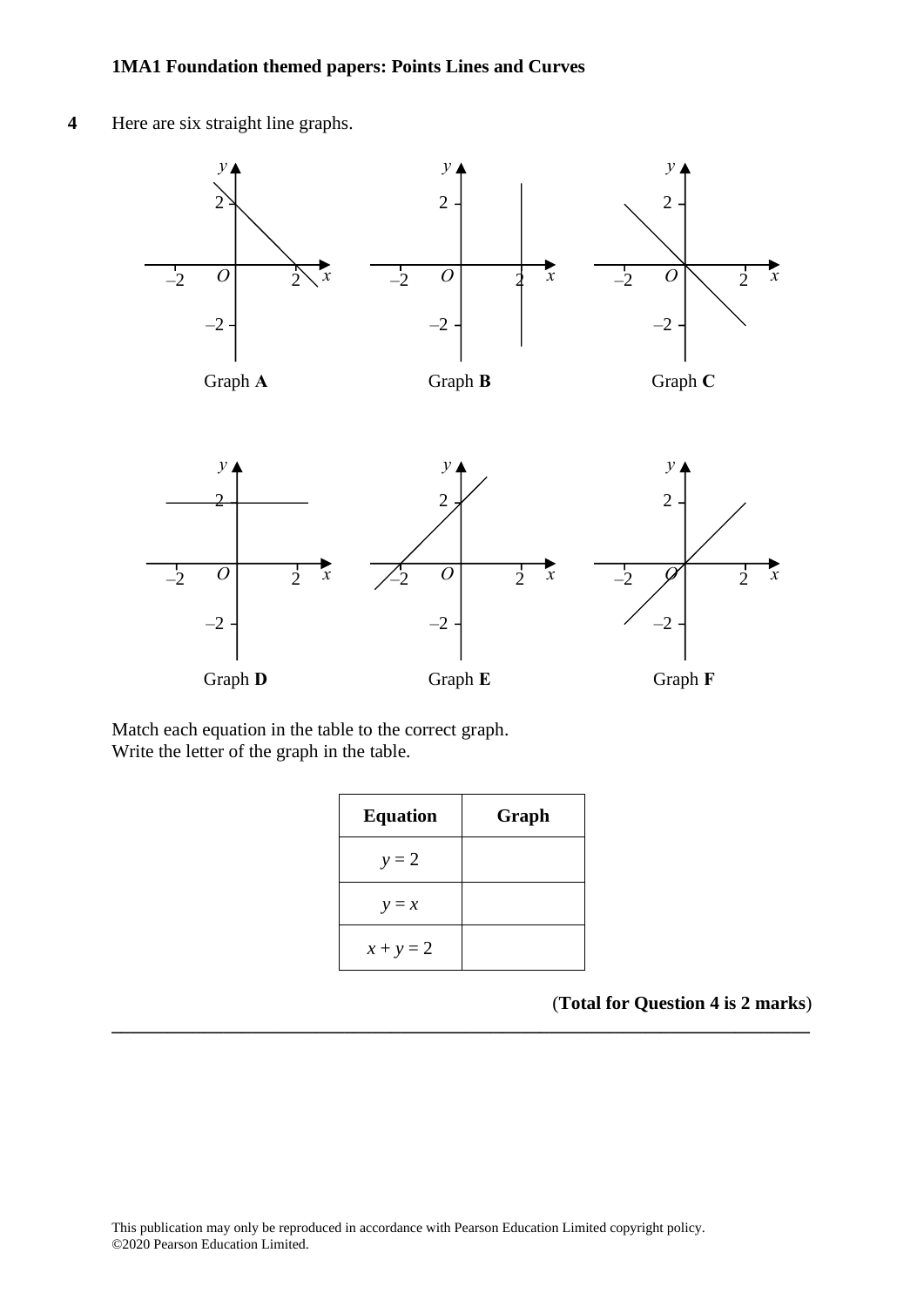**5** (*a*) Complete the table of values for **22** (a) Complete the table of values for *y y* <sup>=</sup> 6 *x*  $\overline{\mathbf{1}}$ 

| $\mathcal{X}$ |  |  |  | 4   5 |  |
|---------------|--|--|--|-------|--|
|               |  |  |  |       |  |

**(2)**

(*b*) On the grid below, draw the graph of  $y =$ 6 (b) On the grid below, draw the graph of  $y = \frac{6}{x}$  for values of *x* from 0.5 to 6.  $=\frac{6}{x}$  for values of *x* from 0.5 to



This publication may only be reproduced in accordance with Pearson Education Limited copyright policy. ©2020 Pearson Education Limited.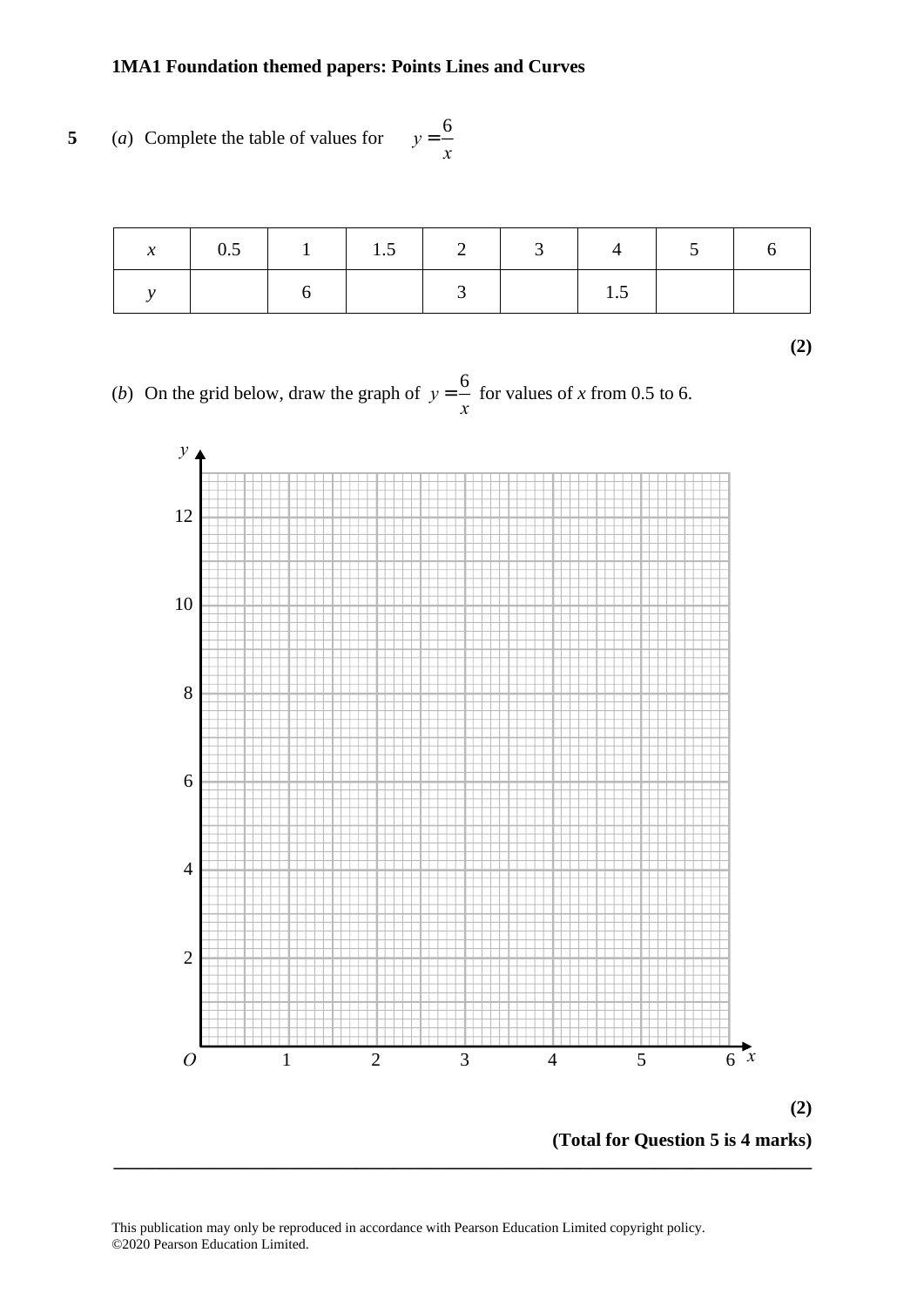

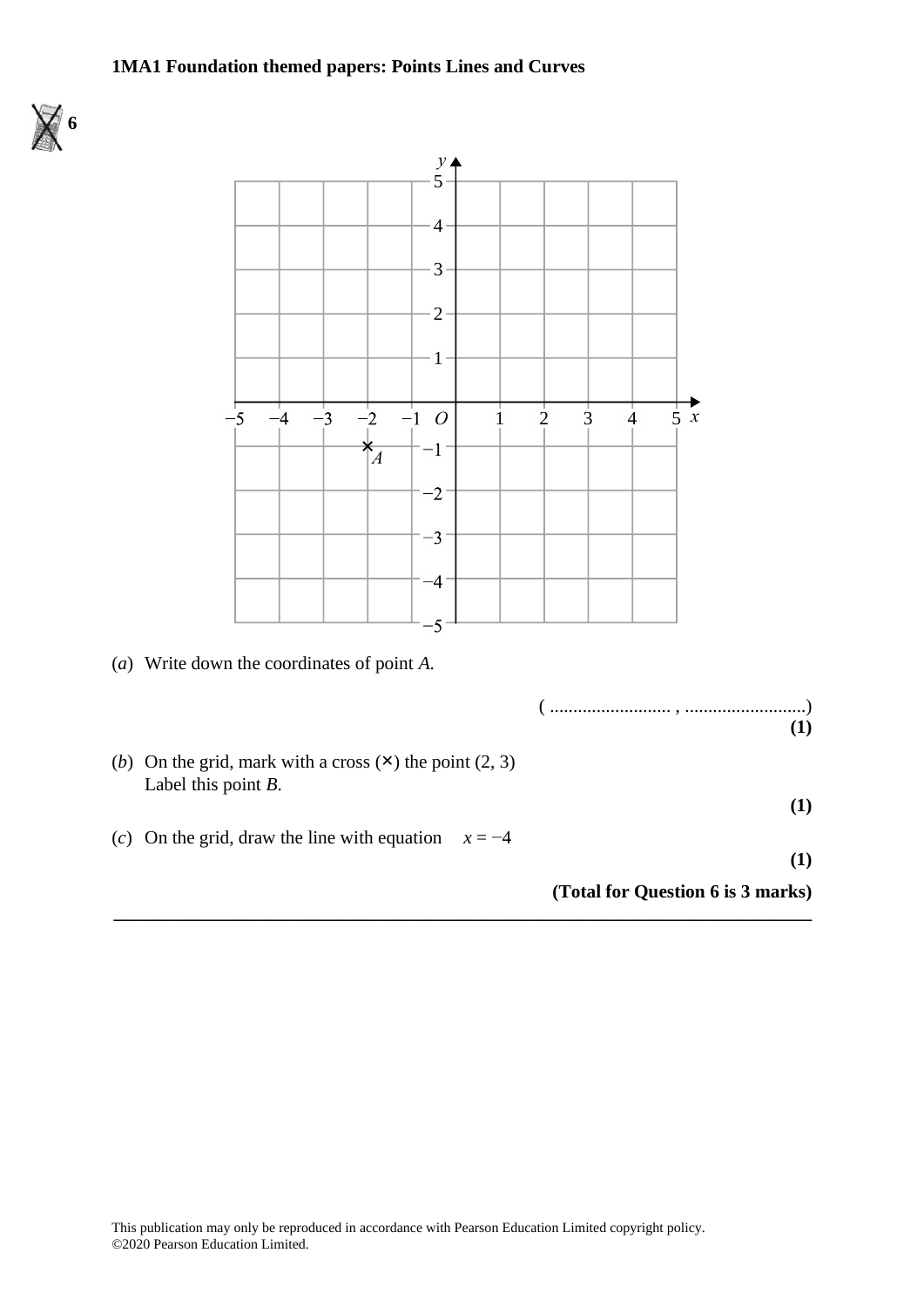7 (a) Complete the table of values for 
$$
y = \frac{1}{2}x - 1
$$

| $\mathbf{x}$ | $-2$ $-1$ $-1$ | $-1$ | - 1 |  |
|--------------|----------------|------|-----|--|
|              |                |      |     |  |

**(2)**

(*b*) On the grid, draw the graph of  $y = \frac{1}{2}$ *x* − 1 for the values of *x* from −2 to 3



**(2)**

(*c*) Use your graph to find the value of *x* when  $y = 0.3$ 

*x* = ....................................................... *x*

**(1)**

**(Total for Question 7 is 5 marks) (Total for Question 13 is 5 marks)**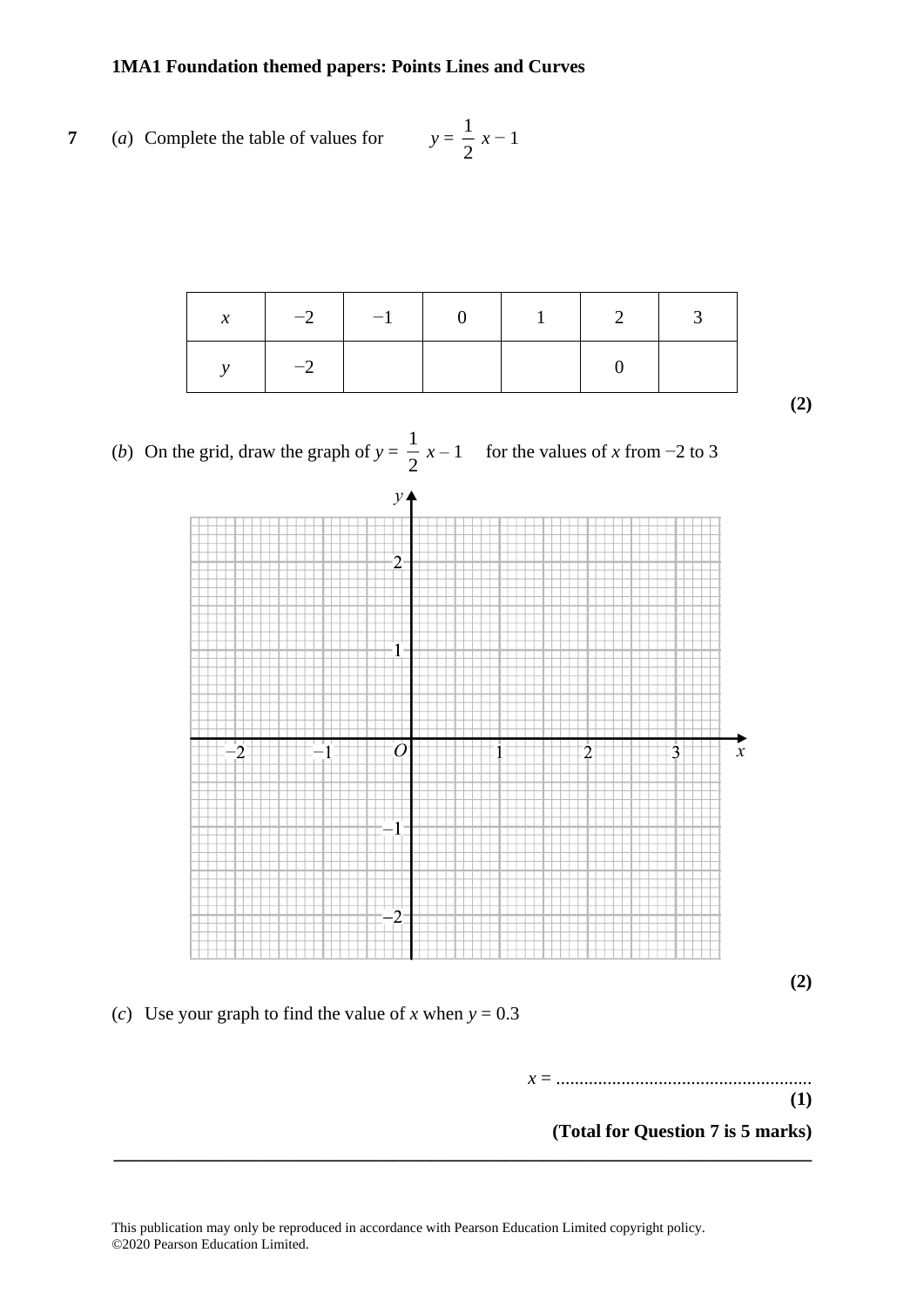



(*a*) Write down the coordinates of the point *A*. (a) Write down the coordinates of the point *A*.

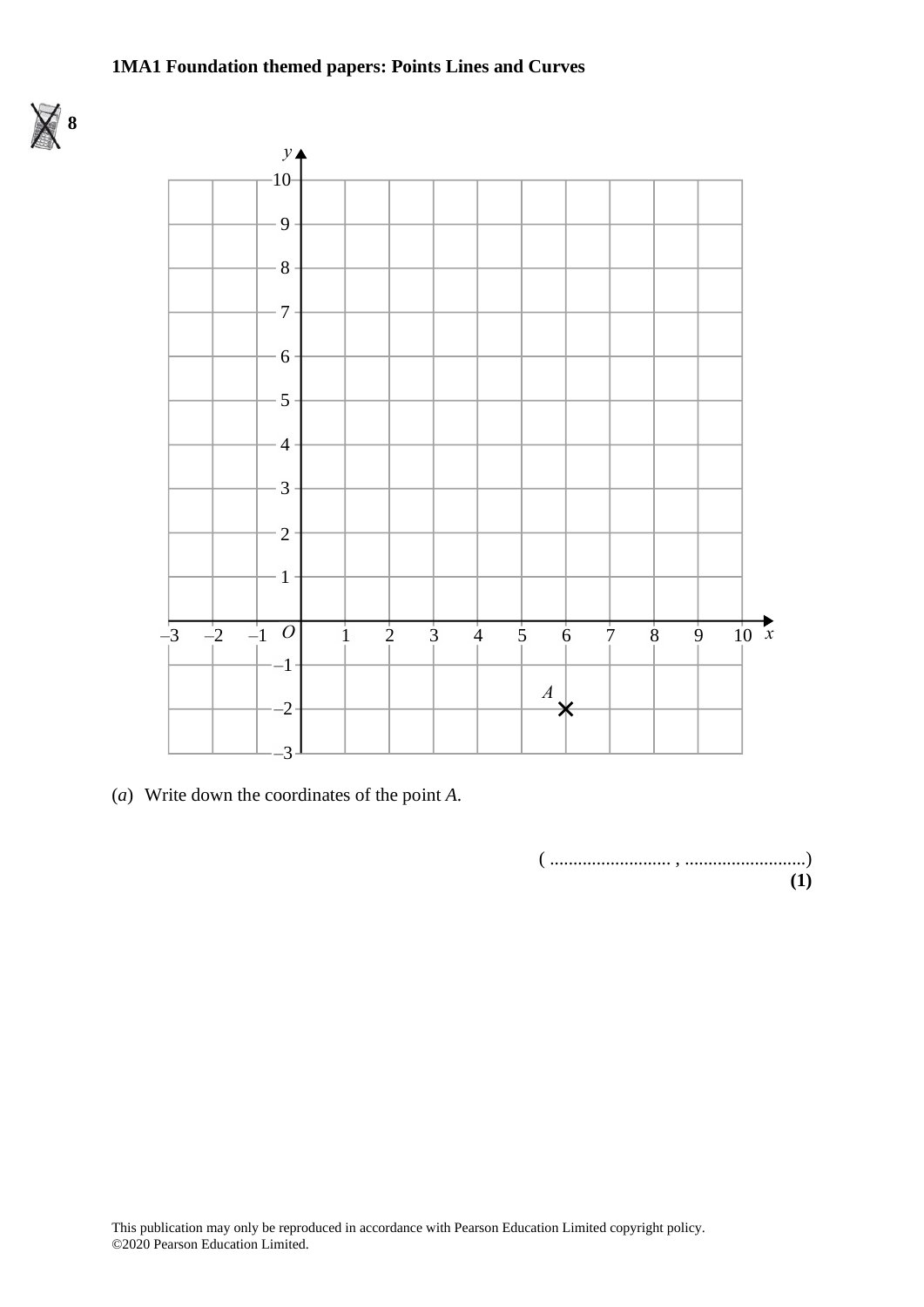- (*b*) (i) Plot the point with coordinates (2, 9). Label this point *B*. **(1)** (ii) Does point *B* lie on the straight line with equation  $y = 4x + 1$ ? You must show how you get your answer. ...................................................................................................................................................... ...................................................................................................................................................... **(1)** (*c*) On the grid, draw the line with equation  $x = -2$ **(1) (Total for Question 8 is 4 marks) \_\_\_\_\_\_\_\_\_\_\_\_\_\_\_\_\_\_\_\_\_\_\_\_\_\_\_\_\_\_\_\_\_\_\_\_\_\_\_\_\_\_\_\_\_\_\_\_\_\_\_\_\_\_\_\_\_\_\_\_\_\_\_\_\_\_\_\_\_\_\_\_\_\_\_**
- **9** Here are the equations of four straight lines.
	- Line A  $y = 2x + 4$ Line B  $2y = x + 4$ Line C  $2x + 2y = 4$ Line D  $2x - y = 4$

Two of these lines are parallel.

Write down the two parallel lines.

Line ............................ and line............................

**(Total for Question 9 is 1 mark)**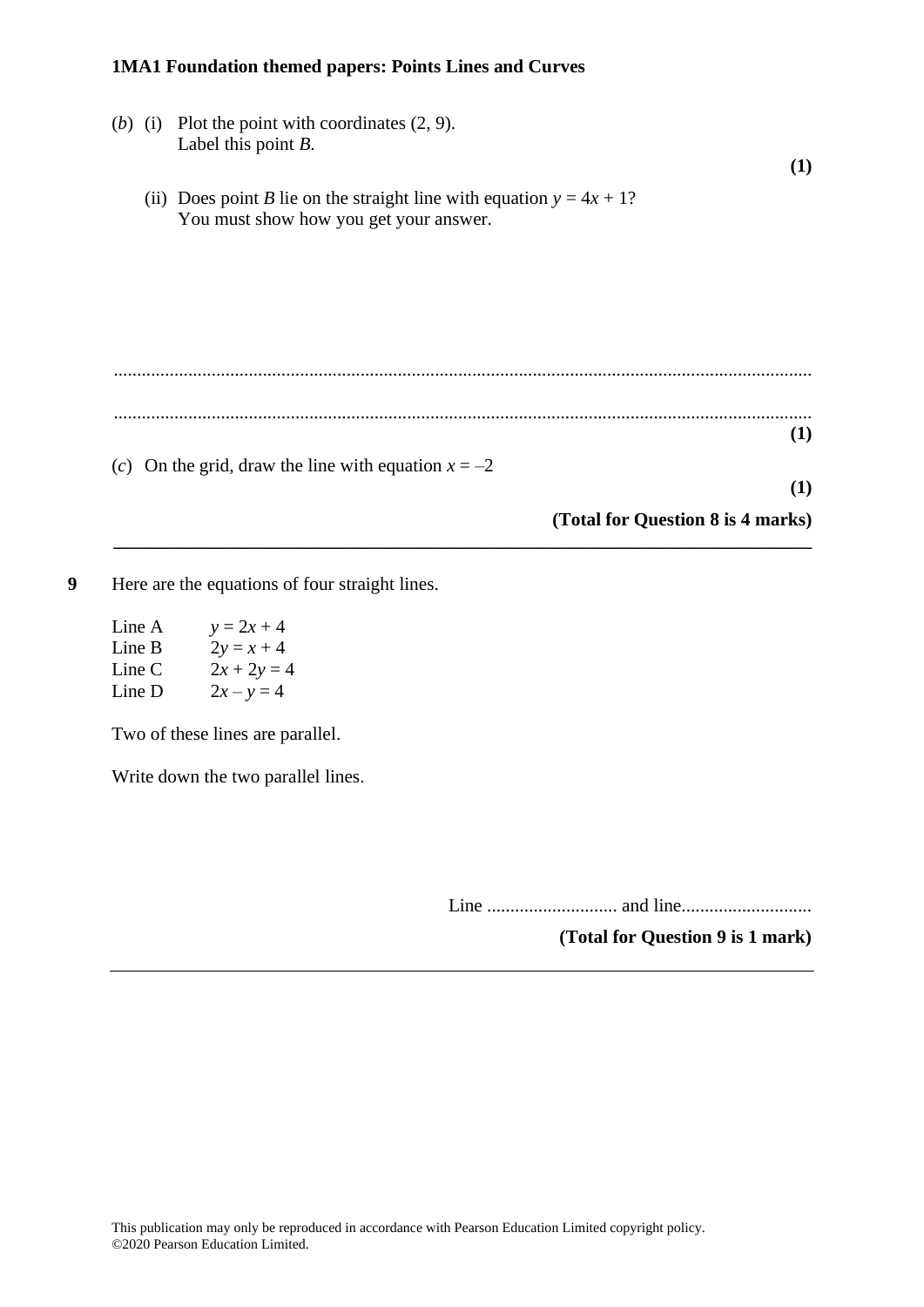

10 A pattern is made from four identical squares.

The sides of the squares are parallel to the axes. The sides of the squares are parallel to the axes.





Work out the coordinates of *C*. Work out the coordinates of *C*.

(................................ , ................................)

**(Total for Question 10 is 5 marks)**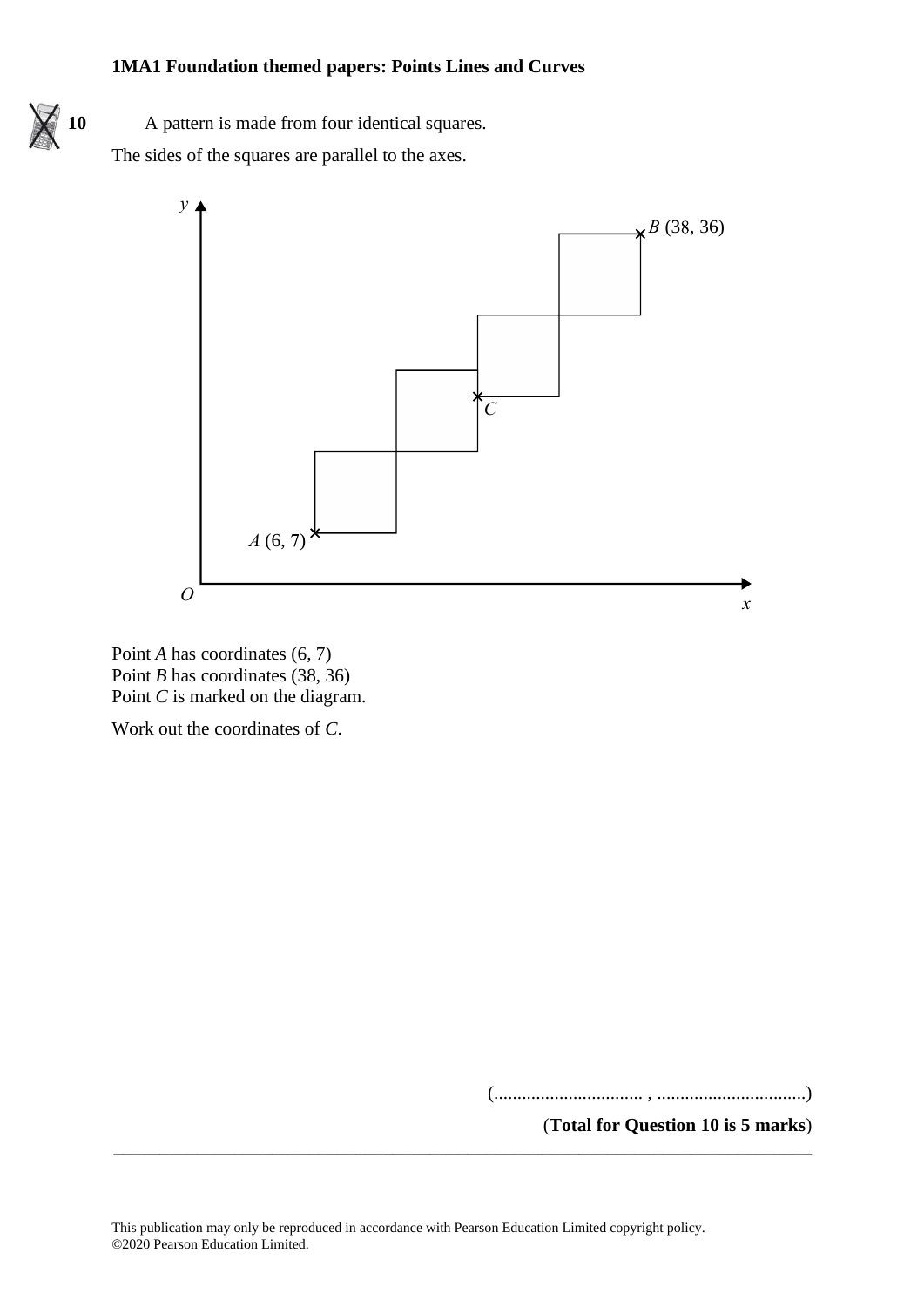



#### (**Total for Question 11 is 3 marks**)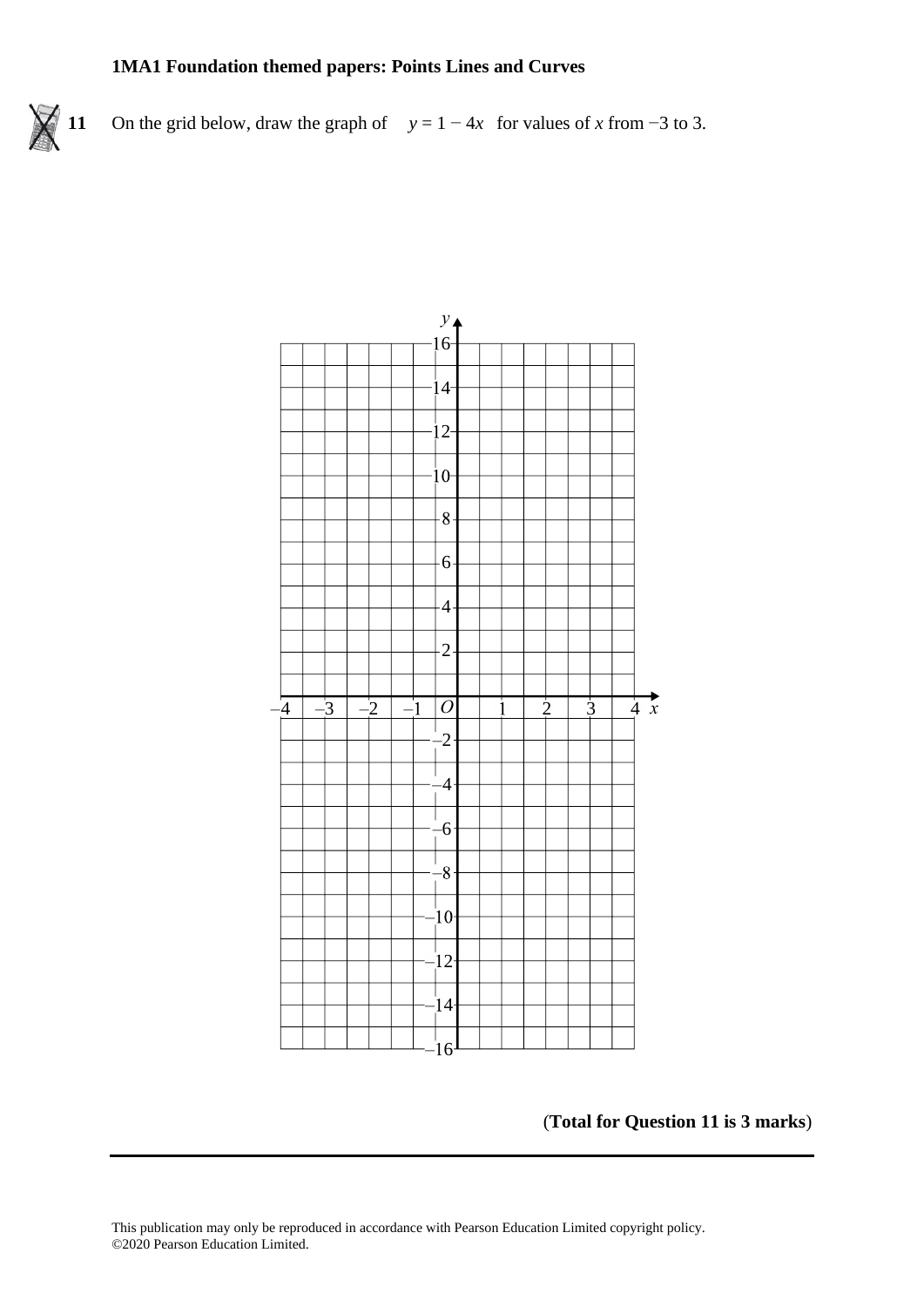

(*a*) Write down the coordinates of the turning point on the graph of  $y = x^2 - 2x - 3$ 

(....................... , .......................) **(1)**

(*b*) Use the graph to find the roots of the equation  $x^2 - 2x - 3 = 0$ 

.......................................................................................... **(2)**

**(Total for Question 12 is 3 marks)**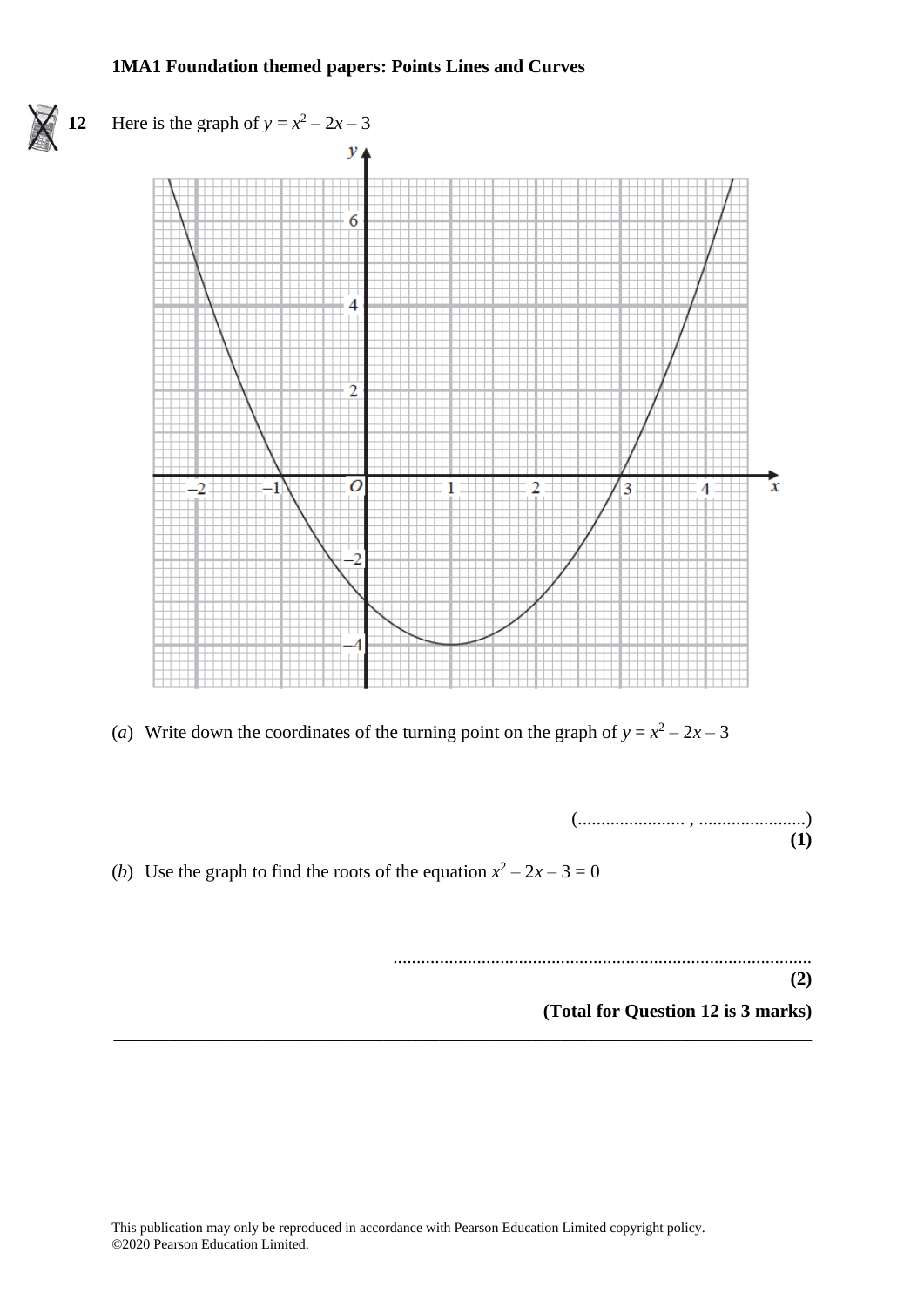**13** The line **L** is shown on the grid. **22** The line **L** is shown on the grid.



Find an equation for **L**. Find an equation for **L**.

......................................................

(**Total for Question 13 is 3 marks**)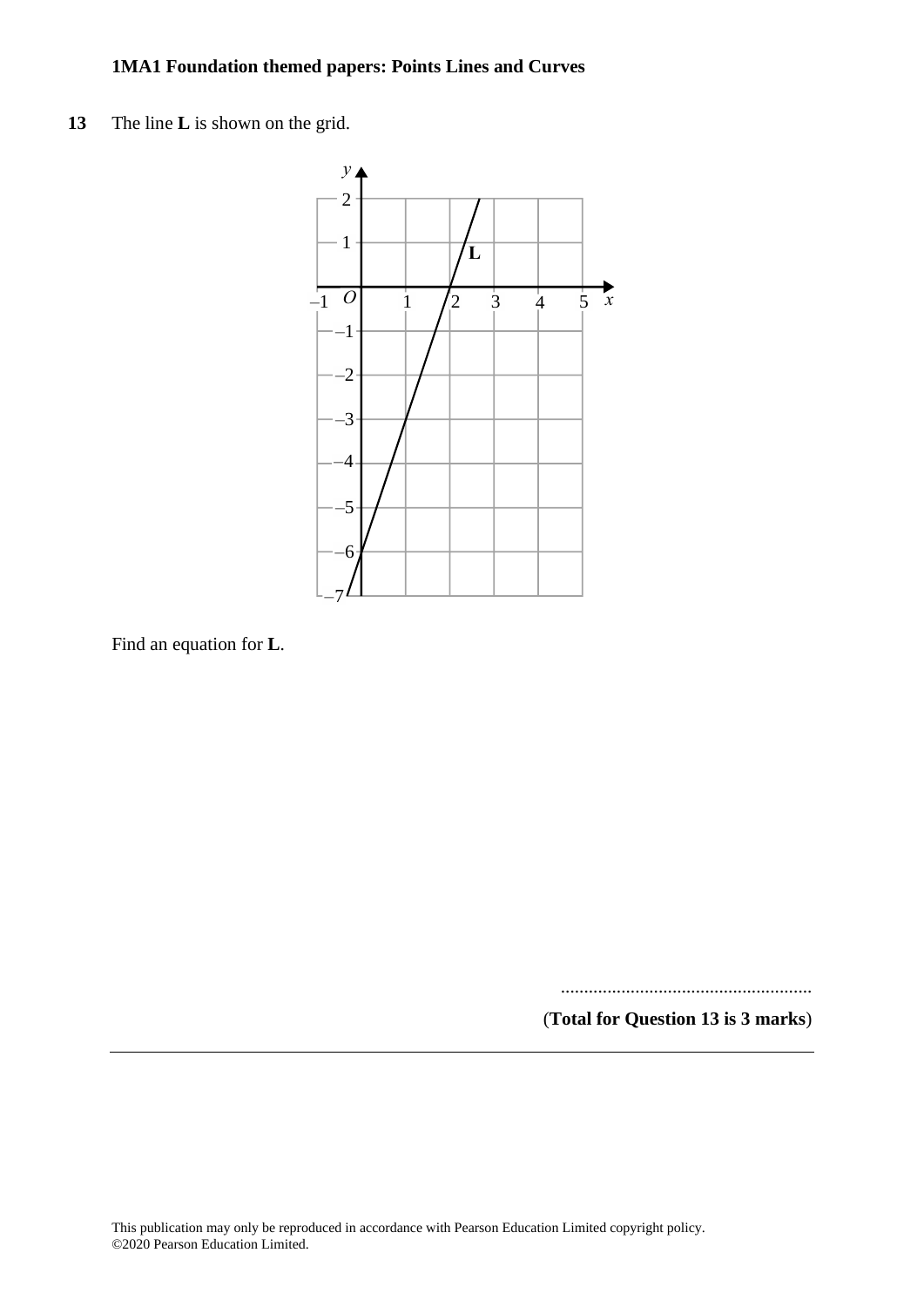

**14** The equation of the line L<sub>1</sub> is  $y = 3x - 2$ The equation of the line L<sub>2</sub> is  $3y - 9x + 5 = 0$ 

Show that these two lines are parallel.

**(Total for Question 14 is 2 marks)**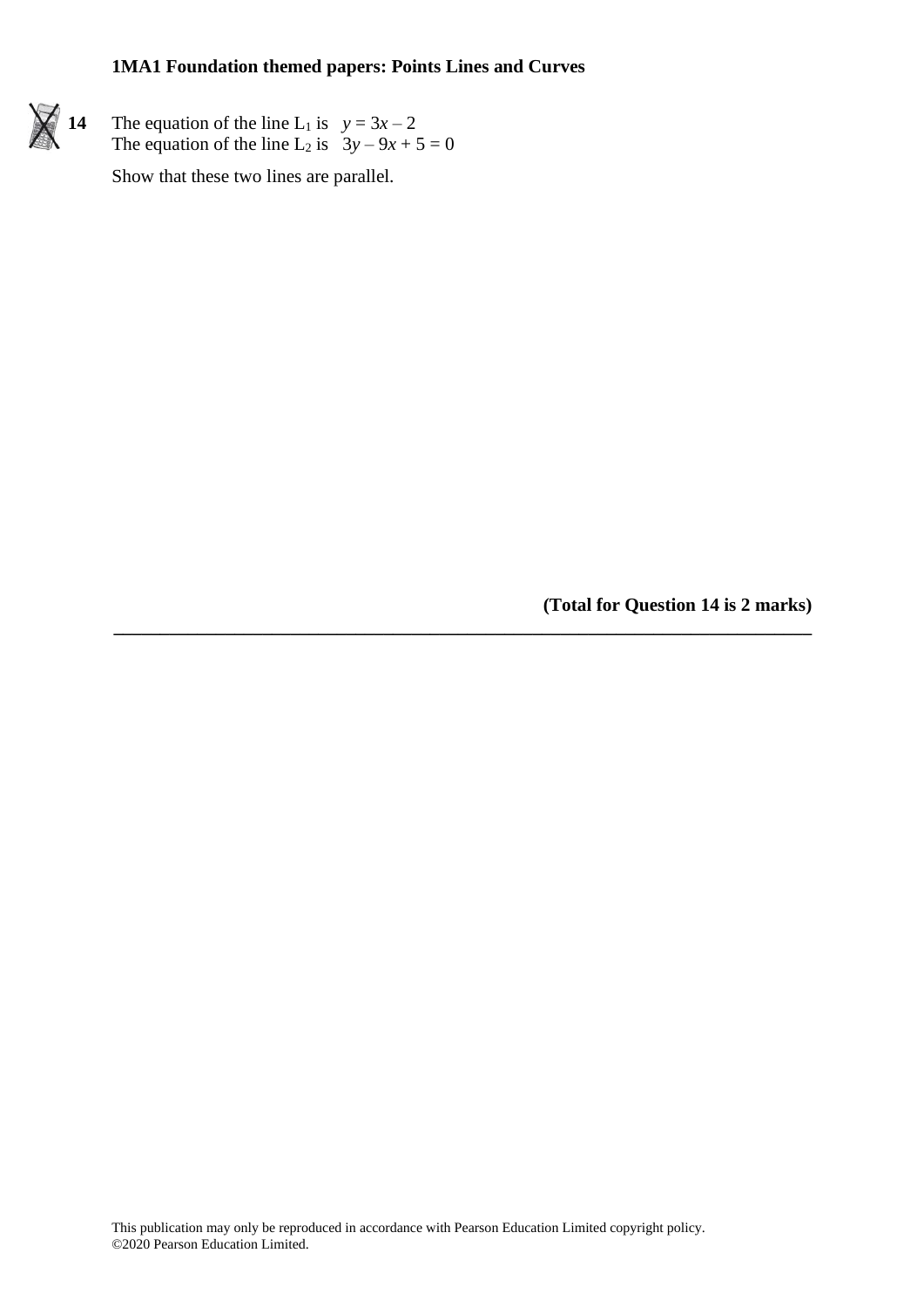#### **15** (*a*) Complete the table of values for  $y = x^2 - x - 6$

|  | $x \mid -3 \mid -2 \mid -1 \mid 0 \mid 1 \mid 2 \mid 3$ |  |  |  |
|--|---------------------------------------------------------|--|--|--|
|  |                                                         |  |  |  |

(**2**) **(2)**

(*b*) On the grid, draw the graph of  $y = x^2 - x - 6$  for values of *x* from -3 to 3.





This publication may only be reproduced in accordance with Pearson Education Limited copyright policy. ©2020 Pearson Education Limited.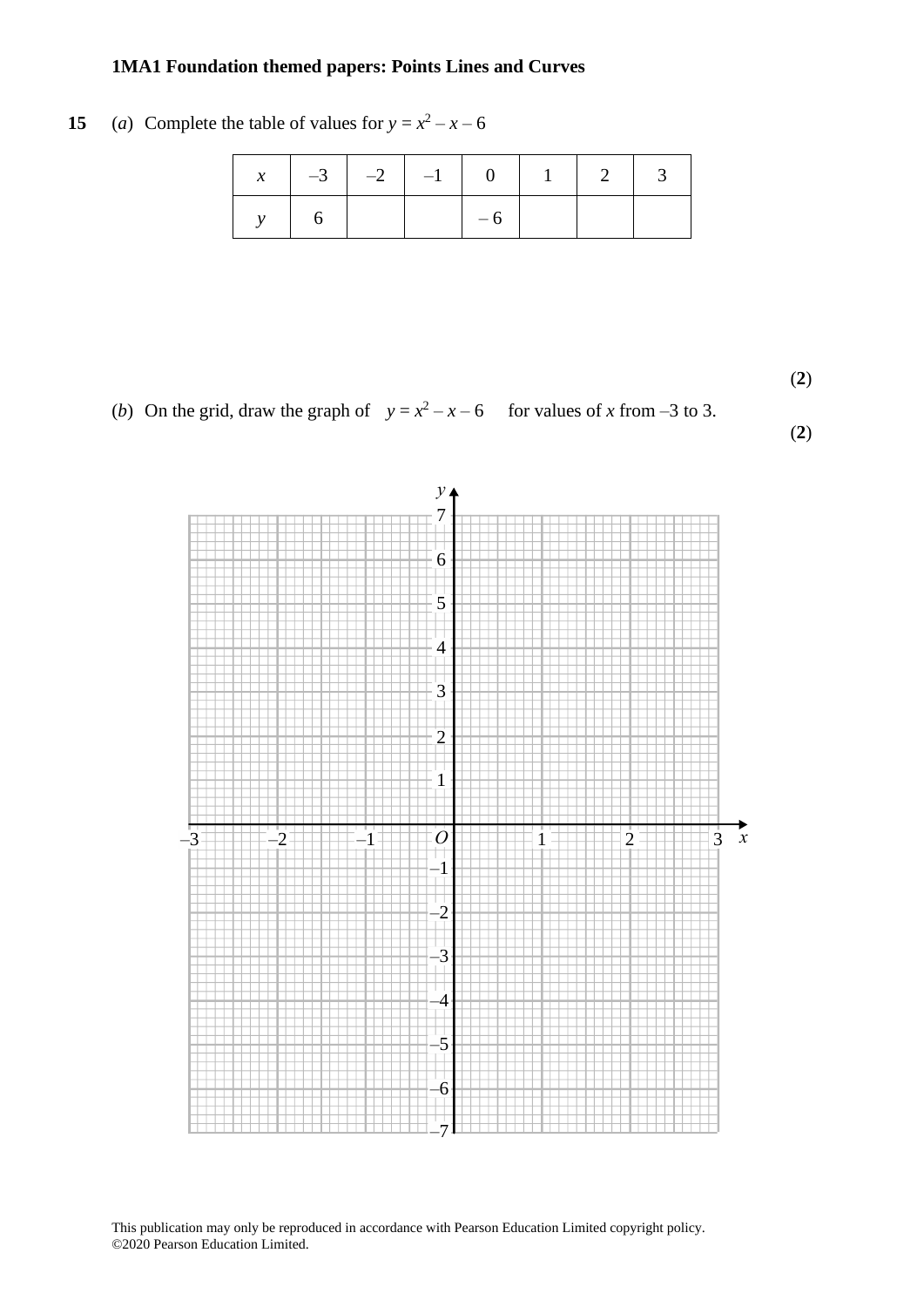(*c*) Use your graph to find estimates of the solutions to the equation  $x^2 - x - 6 = -2$ 

**\_\_\_\_\_\_\_\_\_\_\_\_\_\_\_\_\_\_\_\_\_\_\_\_\_\_\_\_\_\_\_\_\_\_\_\_\_\_\_\_\_\_\_\_\_\_\_\_\_\_\_\_\_\_\_\_\_\_\_\_\_\_\_\_\_\_\_\_\_\_\_\_\_\_\_**

**\_\_\_\_\_\_\_\_\_\_\_\_\_\_\_\_\_\_\_\_\_\_\_\_\_\_\_\_\_\_\_\_\_\_\_\_\_\_\_\_\_\_\_\_\_\_\_\_\_\_\_\_\_\_\_\_\_\_\_\_\_\_\_\_\_\_\_\_\_\_\_\_\_\_\_**

.................................................................................

(**Total for Question 15 is 6 marks**)

(**2**)

**16** *A* is the point with coordinates (5, 9) *B* is the point with coordinates  $(d, 15)$ The gradient of the line *AB* is 3

Work out the value of *d*.

.......................................................

**(Total for Question 16 is 3 marks)**